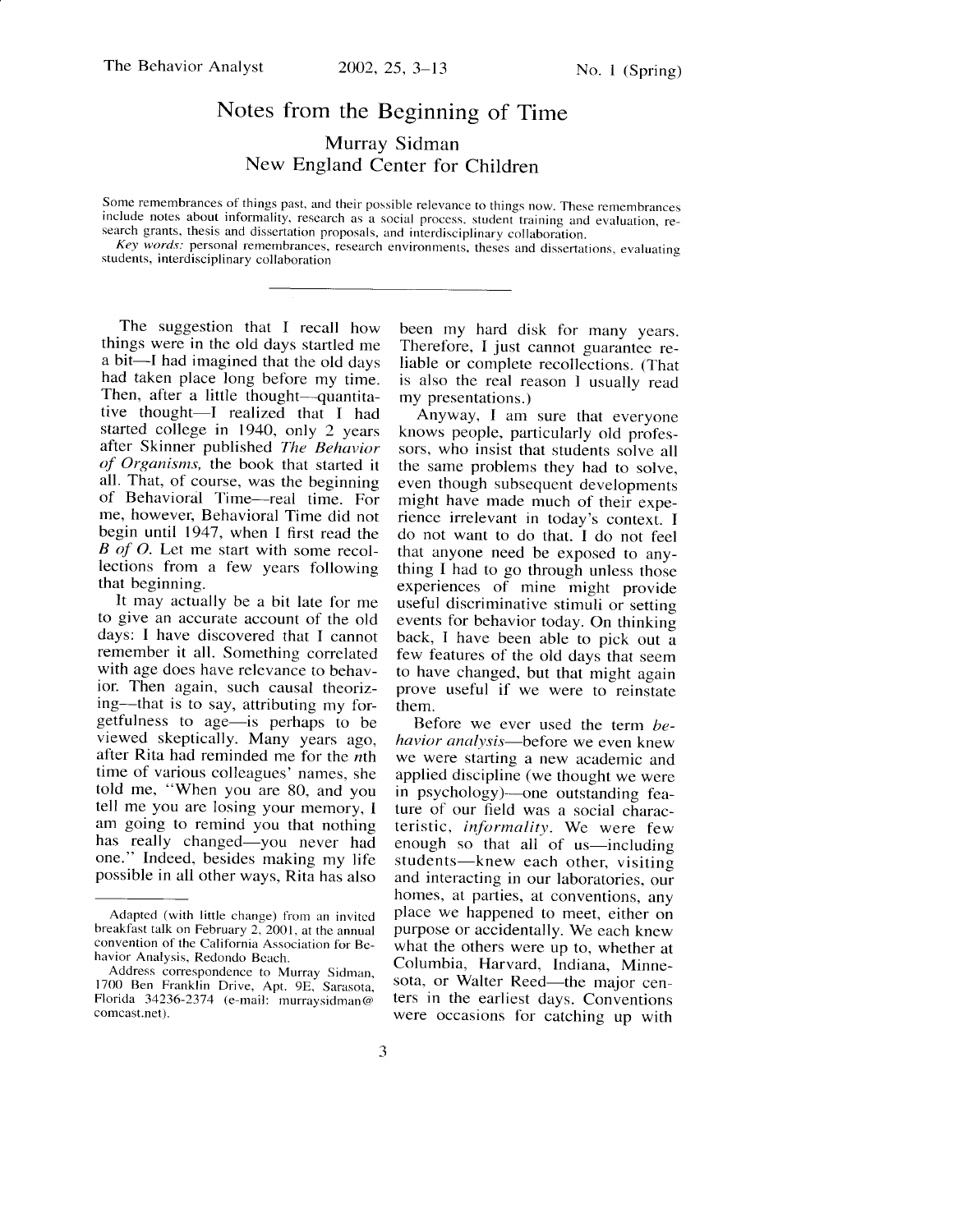each other's work. There were no poster presentations then; instead, we used to gather in each other's hotel rooms to show our latest data. The invitation, "Come up and see my data," could be taken at face value. It was common for people to go past a room and see a bunch of us crowded around a bed on which long strips of cumulative records were spread out for examination and comment.

We admired each other's work extravagantly and, at the same time, criticized it mercilessly. We could do that because we all knew that we were trying to build something; nobody was interested in tearing another's work down. We could accept criticism because we knew it was coming from friends who wanted to be able to use our data without having to worry about its reliability or validity. We did not yet have theories that had to be defended to the death because they were ours. The data belonged to everybody.

We talked to our professors not just in class but in their offices and when we caught them in the corridors. At Columbia, at least, informal facultystudent interactions were much more usual among the operant people than among others in the department. Exceptions to this were Professor Clarence Graham and his group. Although they worked on problems of vision, they still understood that seeing is behavior. A consequence was that Graham's students developed a respect for our work, and we learned that psychophysics and, by extension, other traditional areas in psychology were fertile grounds for the extension of behavioral principles and techniques of investigation. And so, we were all excited, for example, when Donald Blough, in his dissertation, showed how to get pigeons to tell us when a spot of light became invisible to them. so that he could then plot how a pigeon's visual threshold varies as a function of wavelength (color).

Formal academic requirements varied from university to university, the story of how Skinner was admitted to

Harvard with just an interview is well known. At Columbia, where I went through both college and graduate school, the transition from the MA to the PhD program required an all-day written exam-five essay questions. When I took that exam, I found myself unable to answer two of the five. so I wrote essays on why they were bad questions. Probably because I had already been told (before the exam) that I was to have a graduate assistantship, my brash impudence was overlooked and I was accepted into the PhD program anyway. On looking back at that kind of rule bending, I wonder how many excellent prospects today's rigorous, but fixed, academic criteria have lost us. Is it really impossible, these days, to pick out promising students except through exam scores'?

I remember a story that Kenneth Spence-the great Hullian behavior theorist from Iowa-told us when he visited Columbia one summer and gave two graduate courses. We learned a lot from him. but we were most proud when we heard later that his experience with us had caused him to pronounce his theorizing applicable only to Pavlovian conditioning and not to operant conditioning. But at one point during that summer, he taunted us by telling us that the only student he ever had from Columbia had flunked out of his Iowa graduate program. He said that the student had come from Columbia with a record of all As, including his psychology courses. After the student flunked out. Spence looked back into the student's folder and reread the letters of recommendation. All of his professors had said that the young man was "a good C student." This, in spite of the consistent A grades in his courses.

I learned a lot from that little story. As behavior analysts, we pride ourselves on our search for quantitative bases for judgment. We insist on data before we are willing to endorse any theory, treatment, educational technique, or evaluation procedure. Here, though, was a case in which unsup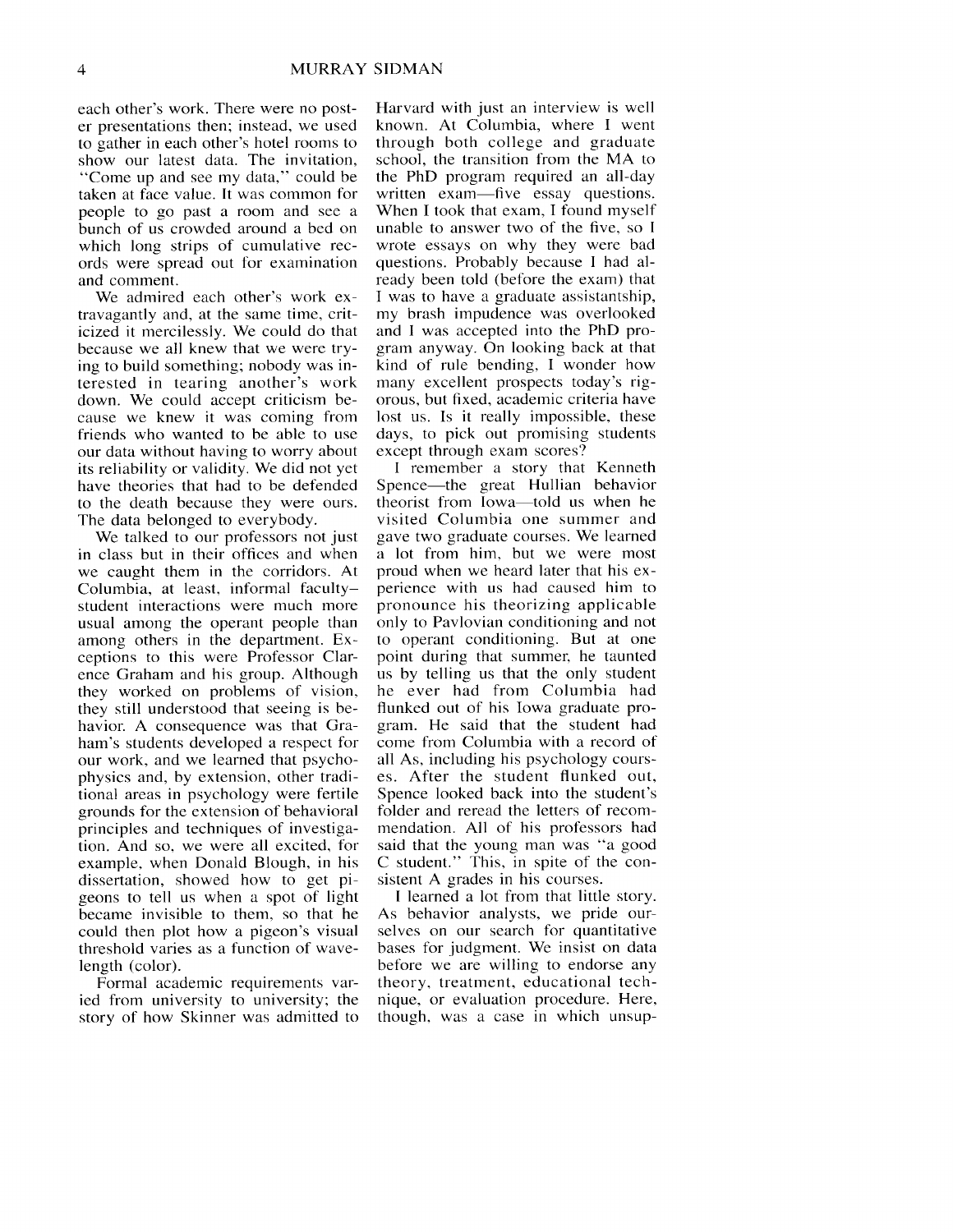ported judgments proved more valid than quantitative test scores and course grades. I am sure that many others have seen similar instances. But who in behavior analysis is working to make the critical numbers-the test scores-more valid? Behavior analysts tend to concentrate more on reliability than on validity. Do we really know enough about what our numbers signify?

That question is important not just in experimentation and therapy but in the selection of the people who are going to be responsible for the future of behavior analysis. I am concerned here both with the selection of students and with the certification of practitioners. Our new certification programs are a tremendous advance. and I am all in favor of them. I keep hoping, however, that the certification process will somehow be made self-evaluating. We are going to need data that will tell us, first: Are certified practitioners doing a more effective job than uncertified practitioners? Second: Is one version of the certification process more valid than other possible versions? It is, of course, too early to answer these questions-the certification process is still new-but it is not too early to ask: Does the certification process itself contain quantitative indexes that could lead to increases in its own validity? The numbers must not only be reliable—that is to say, consistent—but must also be valid: They must measure what they are supposed to measure.

As another example of informality in the old days, I will tell a bit about how my own first publication came to be about 50 years ago (1952). To many behavior analysts, that probably seems like way before the beginning of time. I am sure that very few have ever seen that paper; its title was "A Note on Functional Relations Obtained from Group Data." When I wrote it, I was still a graduate student. The informality I am referring to evidenced itself in a graduate seminar conducted by one of my major teachers, Nat Schoenfeld. I had been assigned a presentation topic

for that seminar, but when the time came for my report, I was not prepared. I had been spending most of my waking hours following up a hunch about the averaging of group data. If that hunch worked out. it would demonstrate that the day's popular quantitative models of learning could not possibly be correct.

Those theories held that the fundamental individual learning curve had to have the shape of an exponential growth function. AII of the evidence in support of this proposition, however, came fiom curves that had been obtained in classical experiments on learning with groups of subjects. The examples and rough calculations I had worked up were showing that if individual learning curves really did have the shape of the standard exponential growth function, then a curve obtained from group data could not possibly have that shape. That is to say, it looked to me as though the average of a set of individual exponential growth functions could not itself be an exponential growth function. lf I was correct, I had a clear disproof of the most popular learning theories of the day. That is why I was so excited that I could not find the time to work on some prosaic seminar topic that I had been assigned.

When the group met, I explained to Schoenfeld that I was not prepared to report on my scheduled topic because I had been working on a problem that seemed to be raised by learning curves that were obtained from group data. I asked him, "Could I report on that instead?" Schoenfeld swallowed hard. looked around at the class members, who all supported me enthusiastically, and went along with my suggested presentation. The discussion was so fruitful and encouraging that I then enlisted the help of a friend who had more mathematical know-how than I did, and wrote up a formal exposition that was published in the Psychological Bulletin.

My question now is, "Would I have gotten away with that today?" I sus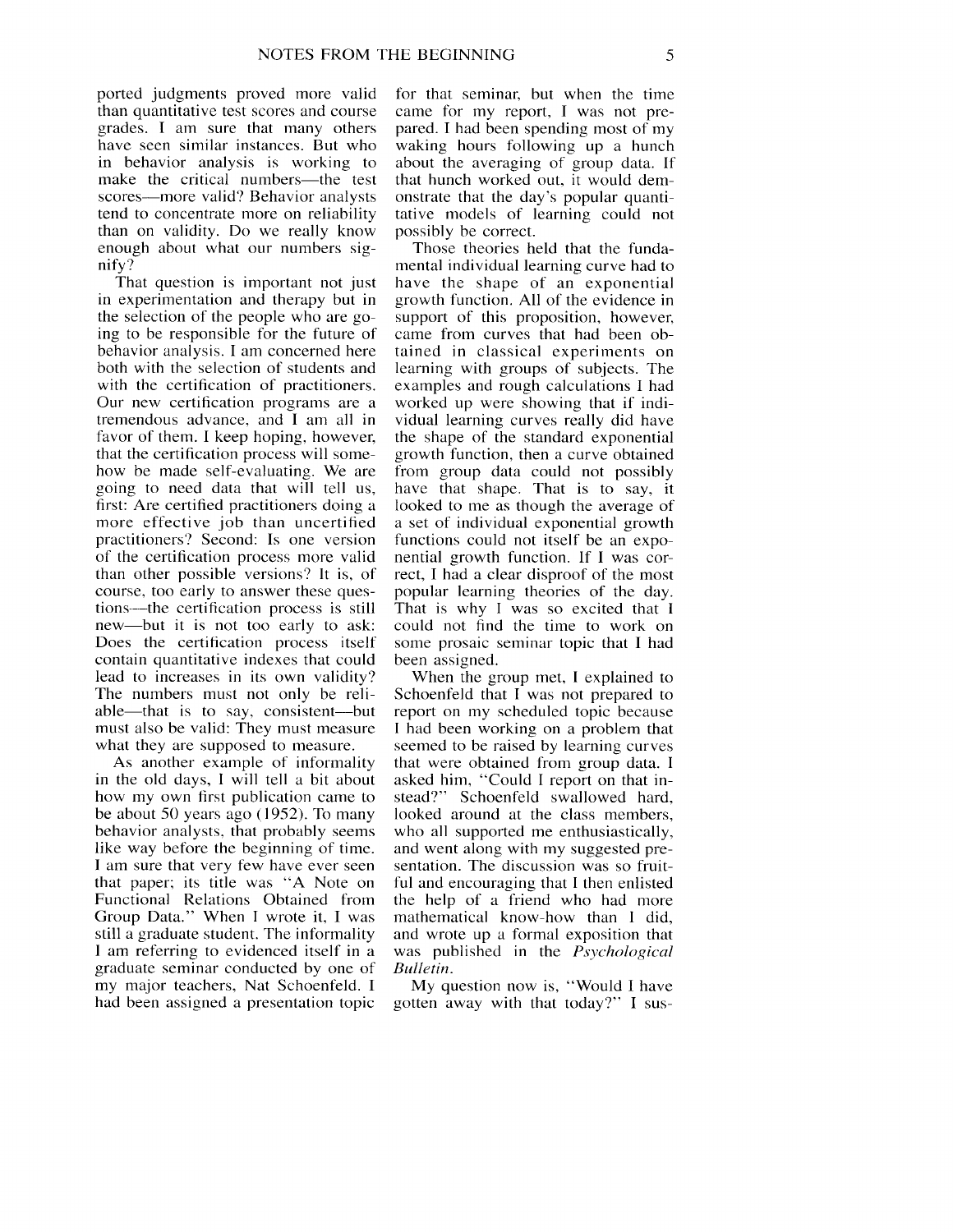pect not. We have much stronger convictions today that we know what we are about. There are now authoritative textbooks that tell students exactly what they are supposed to learn. Students do not have much opportunity to do anything more than try to absorb what they are told.

Also, students who deviate fiom their assigned tasks now face another obstacle: They are likely to be viewed as behaving in ways that are incompatible with the objectives of the grant that is supporting them. Somehow, though, most of the discoveries during the "old days" came about without the help of research grants. Would that really be impossible today? Well, I can only say that the last research grant I applied for ran out in 1985. Since then, I have been able to support my research out of my own pocket. I cannot go down to Canal Street in New York City any more to buy scrap components from which to build experimental apparatus—that is what we did as graduate students—but my lab now can be wherever my computer is. I have even run subjects at home. An occasional computer upgrade—to a model that is a couple of years behind the latest version and therefore costs very littleand a few dollars to supply reinforcers to my subjects prove to be enough. (Actually, although I have been unemployed for the past 15 years—that is to say, unsalaried-I have had the benefit of facilities support from the New England Center for Children.)

Furthermore, because I no longer have the grant monkey on my back, and do not have to write and rewrite applications and progress reports to fill the file cabinets of uninformed and unappreciative granting agency administrators. I have time to do research. lndeed, I have time to think. I credit my behavioral history for enabling me to work that way. The informality and the spirit of inquiry that characterized most of our interactions in the old days taught me that rules, once learned, then become breakable. and that the obvious is not necessarily the best. That is

true whether we are dealing with experimental procedures, therapeutic procedures, data, theory, or even with our way of life.

Nat Schoenfeld was always unsure that any of us—including himself—really understood why we were doing what we were doing, or why we talked the way we did about what we and others were doing. In class, we spent a lot of time arguing about things that seerned "obvious." For example, if delayed consequences have so little influence on behavior. how did we ever discover the relation between sexual intercourse and childbirth? How did some intellectual giant among the cavemen come to realize that the reason his pet animals and birds always died was that he never fed them? In carrying out experiments, why is an individual curve better than group data? After all, most psychologists argued the opposite—and still do.

We were all taken with Skinner's ingenious and productive experimental methodology, but we had adopted that methodology without having justified it with any rules of scientific procedure. It was something like the way most of us grow up with the English language: We follow the rules of grammar and syntax long before we ever learn to state those rules. That is the way it is with many scientists: They follow the rules of good science without ever having become aware of those rules. In general, such rules have been Iett largely to philosophers and logicians, many of whom have never performed an experiment and would probably be horrified if they saw what experimental scientists actually do. I have always said that my Tactics of Scientific Research (196O) did not set up rules for scientific practice but rather provided a description of how productive scientists act.

I believe the old days taught us, then, that it is important for us to recognize that beginning researchers, like beginning speakers and listeners, even though they cannot articulate rules to justify their procedures, can still pro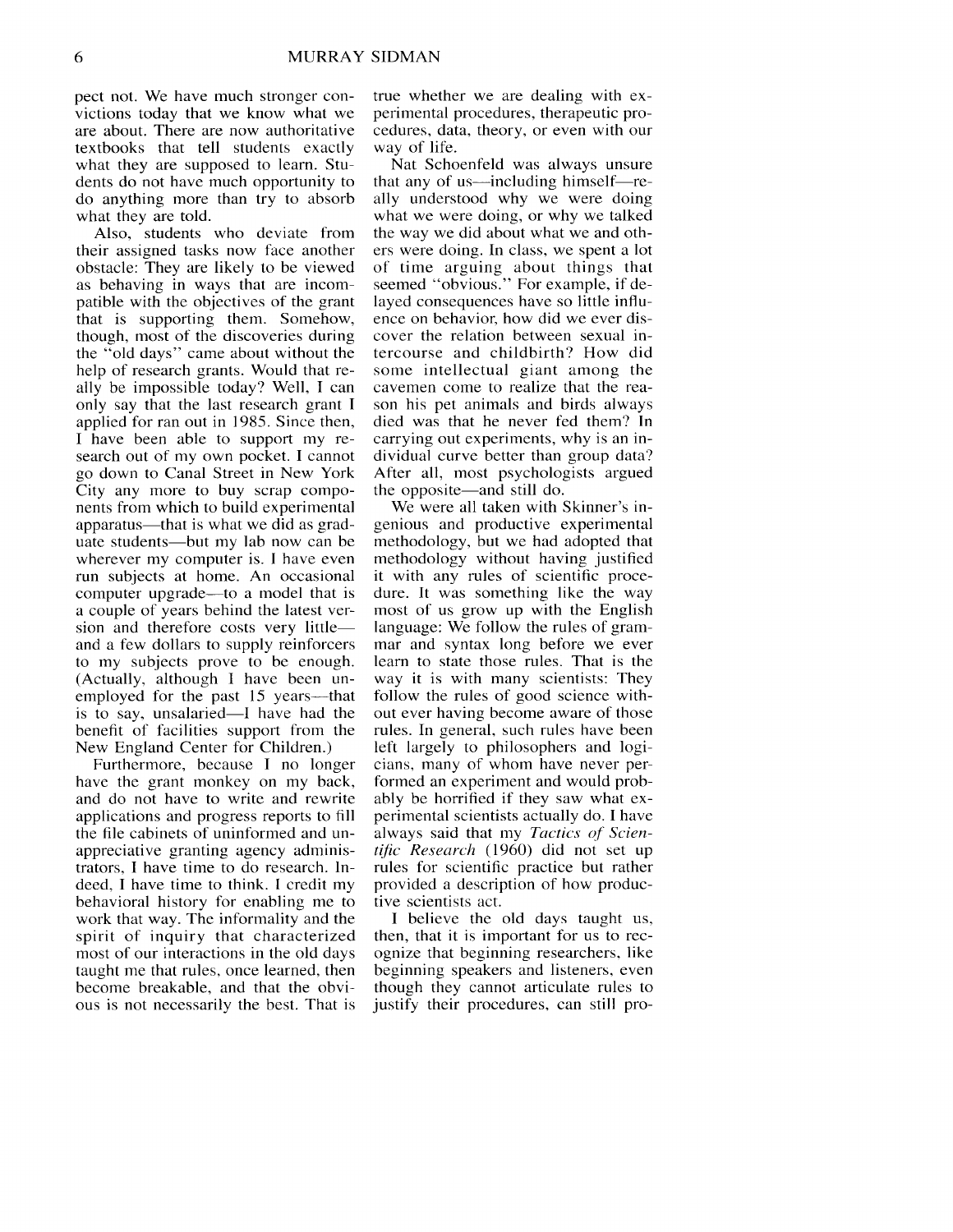duce interesting and valid data. Keep an eye out for the kids who seem to be able to do experiments even before they have learned the grammar—the tactics—of scientific research.

Along those same lines, I have to mention some features of the environment that produced my master's thesis and my doctoral dissertation. The MA program at Columbia gave us two options for completing the requirements: We could either take an extra course or we could do an experimental thesis. My good friend, Donald Cook, and I never thought, though, that we were there to take courses. With some notable exceptions, formal courses were simply the price we had to pay for being able to do what we really wanted to do; we had been captured by the experimental science, and we wanted nothing more than the opportunity to do experiments.

Our major sponsors, however, Nat Schoenfeld and Fred Keller, had not yet gotten into the grant scene, so they did not have ongoing labs into which they could plug students who were in search of thesis and dissertation topics. Along with several of their students who had preceded us, however, they had set up their pioneering undergraduate Psych l-2 course. That was the first undergraduate course that included an operant research laboratory; all students performed a series of behavioral experiments with white rats as subjects. Because the addition of a required laboratory made the catalogue description of the new elementary psychology course resemble the descriptions of the physics, chemistry, and biology courses, the university then relocated psychology within the academic hierarchy: When my time came. therefbre, my diploma read, "Doctor of Philosophy in the Faculty of Pure Science." lt did not even mention psychology.

The undergraduate laboratory was, for its time, well equipped, with a set of operant equipment in each of several cubicles. There was a small box full of electrical components, an experimental chamber, a lever, a dispenser for pellet reinforcers, a cumulative recorder, and an ordinary goose-neck lamp that could be placed above the chamber to deliver visual stimuli. Lab assistants had to make the food pellets, squeezing gunk out of a tube and then cutting it into pieces about a quarter inch in length. Liquid reinforcers had to be dispensed manually by dipping a glass rod into a cup of water and then inserting the wet rod through a hole in the side of the chamber so the animal could lick it off. The student experimenters had, themselves, to turn the light on and off to provide positive and negative stimuli, and had to time and record (with pencil and paper) stimulus durations, response latencies, interresponse times, and other numerical aspects of the data. And then, they also had to summarize the numbers into tables and graphs by hand (computers were not around yet).

Today, of course, when students work with nonhuman subjects in the lab course, computers do everything and the student experimenters do not interact with their subjects. I am not sure that the lack of subject-student interaction is a good thing. Skinner always emphasized that good experimentation is a social process, a continuing interchange between subject and experimenter. What each of them does determines the other's next move. I have nothing against computer-programmed experimentation, of course, but I wonder whether students who start that way are not missing something important.

Anyway, Donald and I got permission to use the undergraduate laboratory early in the morning as long as we guaranteed that we would leave it in shape for the first lab session, scheduled for 9:00 a.m. each day. So throughout the year, we came in early enough to run an experimental session and then put everything back into good shape for the upcoming undergraduate lab session. We actually managed to get four experiments done that way. We felt that two of them had not told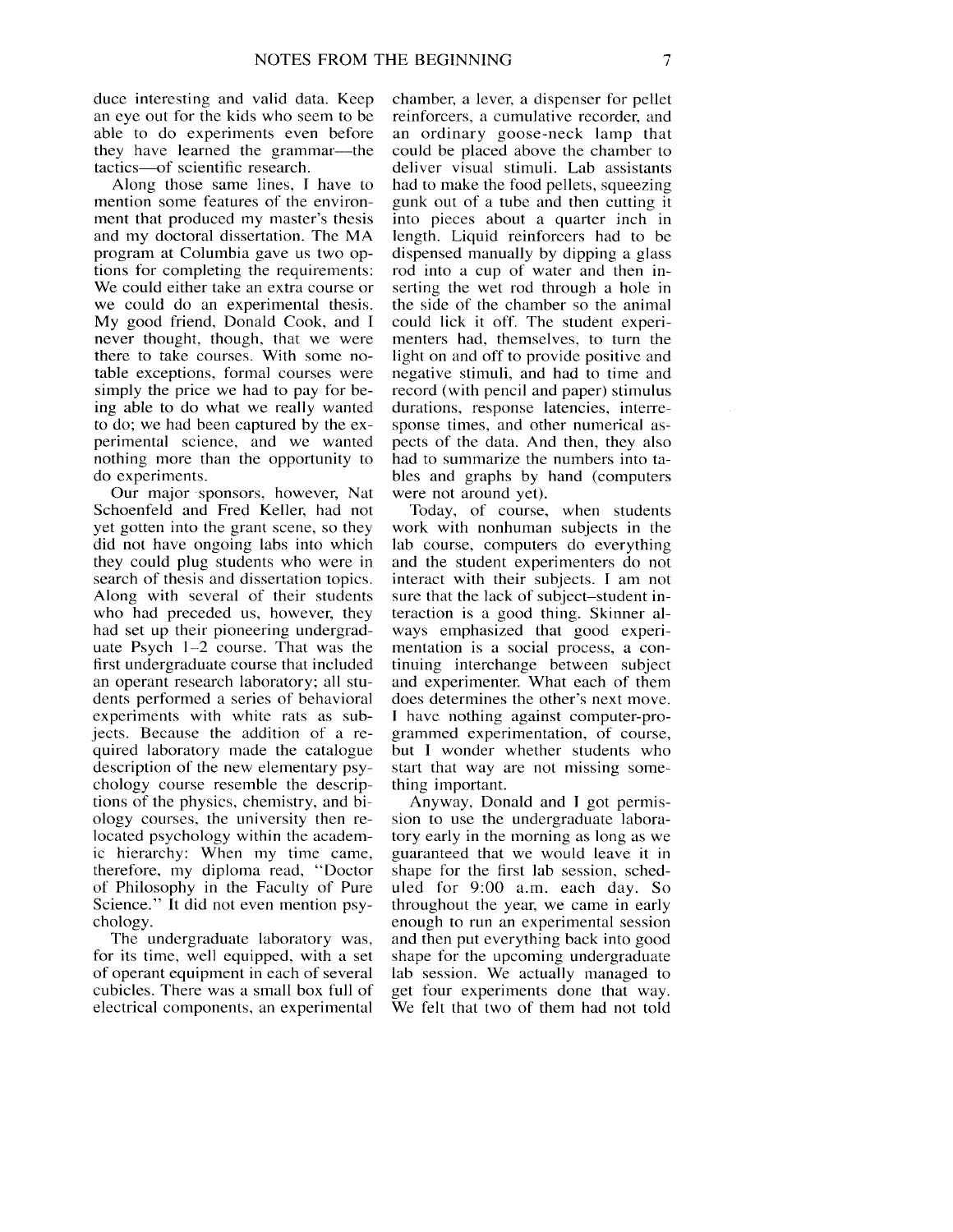us very much, but the other two, even though probably not publishable, seemed to us to be usable for our MA theses. So we tossed a coin to determine who would take each one, and we then wrote up our theses. As we expected, these turned out to be not noteworthy, but were acceptable.

I want to emphasize one feature of this whole process: Note the complete absence of any thesis proposal. Keller and Schoenfeld were somehow certain that we would turn out products that, if not definitive, would at least have taught us something, and they let us go our own way. That reinforcer was enough to keep me into research for a long time—much longer, I think, than if I had turned out a publishable piece of work that had been handed to me to help meet the obligations imposed by a research grant.

My PhD thesis started in a similar informal way. Again, there was no existing lab I could take advantage of, but this time, I did not ask; I was not taking any chances. About the time I was ready to start experimenting, Joe Antonitis was just completing his pioneering work on response variability in an isolated room in the basement of Schermerhorn Hall. I waited outside the door of that room as Joe. on his way to teach at the University of Maine, moved his stuff out, and then I took possession of the now-empty space: sqatter's rights. I was soon running back and fbrth to Canal Street and filling the room with the apparatus I was building to do some work on avoidance behavior.

As an aside, I recall an interesting story about Joe Antonitis. When he went up to Maine, he had to teach three courses, Introductory, Developmental, and Industrial Psychology. In all three of those courses. he used the same textbook: Keller and Schoenfeld's Principles of Psychology: A Systematic Text in the Science of Behavior (1950). That is still a great book; try it sometime. One can get it fiom the B. F, Skinner Foundation or through ABA.

Back to the point of this particular

reminiscence, I ran my first animal overnight on an unsignaled avoidance procedure, got a record of marks on a long roll of waxed tape, and took the tape home over my Christmas vacation. When I had measured (with a ruler) the time between hundreds of successive marks on the tape and manually plotted a cumulative record, I found that once the animal had started pressing the lever, its response rate was high and steady enough over several hours to convince me that the procedure had worked. It looked as though avoidance behavior could be learned even in the absence of exteroceptive warning signals. Furthermore, the use of the rate measure could bring negatively reinforced behavior into the same scientific fiamework as positively reinforced behavior.

Schoenfeld, whose original theory of avoidance behavior had led me to predict the possibility of avoidance conditioning without exteroceptive warning signals, was on a sabbatical leave at Indiana University (where, by the way, he was much influenced by J. R. Kantor; Skinner, too, once said that Kantor had forgotten more than he, Skinner, had ever learned). So I wrote Schoenfeld a note, describing what I and my animal had done, and asked him if it would be all right if I investigated some variables that might affect the rate of avoidance responding under that procedure. He replied quickly, "Sure, go ahead." And that was itmy thesis proposal. (Many years later, he confided in me that he really thought the proposal was far-tetched and would never work.) Fred Keller and Ralph Hefferline, whose earlier work on escape and avoidance behavior had also inspired me to try the fieeoperant avoidance procedure, went along with no more than a face-to-face conversation about what I was doing.

Is there something different about science today that makes it impossible for students to proceed without a formal plan? Can we no longer trust student experimenters to let their subjects' behavior tell them what to do next? I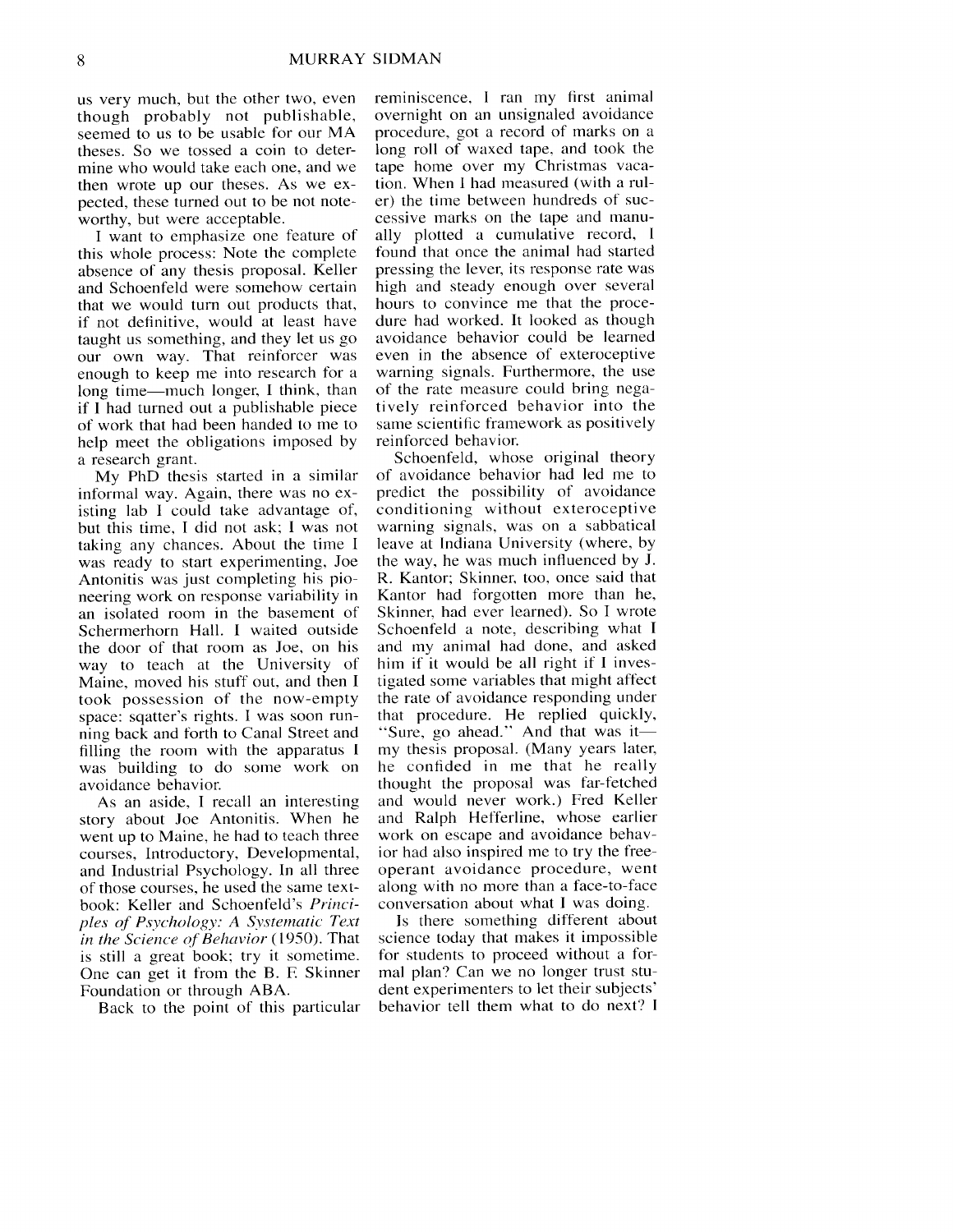do not recall seeing any discussions about the pros and cons of requiring formal dissertation proposals before allowing students to proceed. Indeed, I think we may have lost something valuable by insisting on the formalities. The reinforcement for completing a dissertation becomes negative instead of positive; doing experimentation becomes something to be avoided.

The whole conception of the interactive nature of experimentation seems to have fallen into disrepute. Our field's rejection of the notion shows up even in our vocabulary. In the current newspeak, for example, we are no longer permitted to call our subjects "subjects." The term is supposed to be dehumanizing, and so we are supposed to call them "participants." I think this is completely misguided. Experimenters, too, are participants in their experiments. What does making them nonparticipants do to our perception of science and of scientists? Are experimenters merely robots who follow prescribed and unbreakable scientific rules? Are they supposed just to manipulate variables and coldly record the results of their manipulations? Separating them as nonparticipating manipulators and recorders of the behavior of participants really dehumanizes not only experimenters but, along with them, the whole scientific process.

The present-day isolation of behavior analysis from traditional areas in psychology and fiom other productive areas of science can undoubtedly be traced to many factors, not all of them of the mea culpa variety. But it was not always that way; we were not always isolated. In the early years, we were receptive to extensions of operant conditioning into other areas. I can recall a few of the developments that excited me when I was a graduate student and soon afterward. Donald Cook and I spent a lot of time, for example, playing around with one of Skinner's littleknown inventions. the Verbal Summator. This was a record player that would keep repeating a selectable track until we selected a new track. On each

track, a set of spoken sounds was repeated over and over-for example, 'eye er uh oh, eye er uh oh....'' The person listening to the sounds-a subject, patient, or client-was supposed to tell what was being said. It was a kind of auditory Rorschach test. We once tried this with a friend as subject; the triend told us that he was hearing, "I am a cuckold. I am a cuckold . . .." Perhaps it was just a coincidence, but we happened to know that his wife was having an affair, and we lost our nerve; we put the Verbal Summator away, hoping that some day we might know enough about the environmental control of verbal behavior to understand what was happening.

Another area that today's students hear little about was Ralph Hefferline's work on the control of overt behavior by internal stimuli that we are unaware of—that is to say, stimuli that give rise to no self-description. Hefferline learned to measure minute levels of proprioceptive stimulation (internal stimuli produced by movements of our own muscles), and then showed that tiny muscle actions that subjects were unaware of—that is to say, did not identify verbally-could nonetheless serve as warning signals for their avoidance behavior. These and other ingeniously designed and conducted studies lend support to radical behaviorism's claim that it is concerned with matters of feeling and thought.

Among other early extensions of stimulus control technology were Thom Verhave's demonstrations that pigeons could serve as reliable qualitycontrol inspectors for drug pills and capsules; Bill Cumming's similar applications of behavioral technology to the inspection of electrical resistors; Jim Holland's demonstrations that radar watchers' detection of characteristically rare signals—like unaccountedfor flying objects—could be improved significantly by occasionally generating signals on their screens artificially, thereby increasing the fiequency of reinforcement for detections; and there was Og Lindsley's use of the olfactory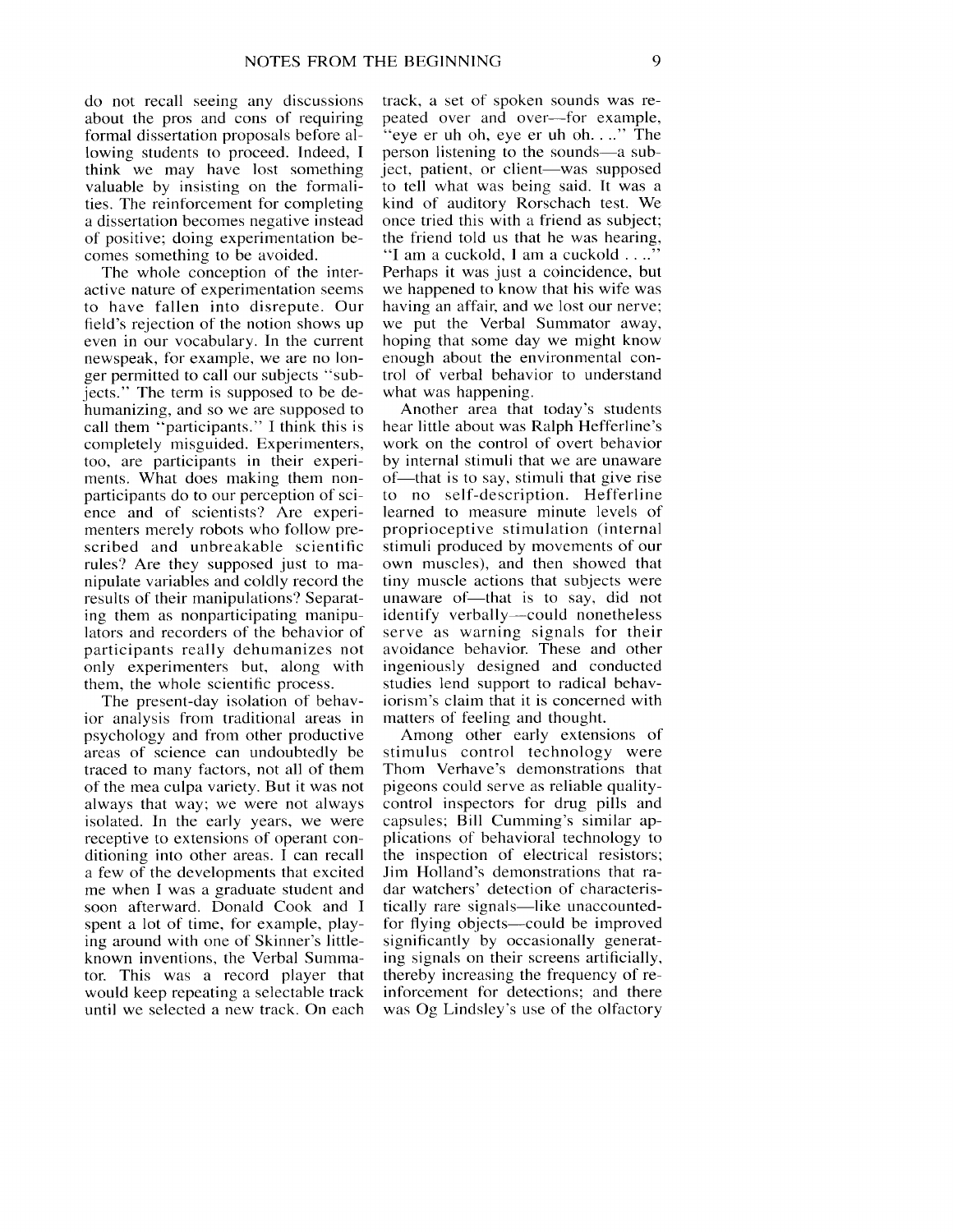capabilities of dogs to design a reliable urine test for pregnancy. These kinds of developments led mainly to largely secret military applications, for example, the use of dolphins to carry out dangerous tasks like the underwater detection and destruction of submarines. If applied in areas like those originally proposed, however, such techniques could go a long way toward increasing the public acceptance of behavior analysis.

The current training of behavior analysts places little emphasis on possible extensions to other basic sciences. but my own background—that is to say, my environment during the old days—set me up for exciting and productive collaboration with scientists in other fields.

For example, for almost 10 years, I was proud to be a member of what was to become one of the most productive interdisciplinary research groups that ever existed: the Neuropsychiatry Division of the Walter Reed Army Institute of Research, headed by David Rioch, the distinguished neuroanatomist and psychiatrist. He had picked out Joe Brady to head the psychology laboratory, and Brady, looking to obtain a Schoenfeldtrained student, recruited me from Columbia. At the time, Brady was an Army major, and the job he hired me for was in the civil service. (A standard civil service joke held that the only way one could tell that a civil servant had died was if he did not get up from his desk at 5:00 o'clock. I hope I did better than that.) Brady was able to hire me right away in spite of a long list of civil service applicants for positions in psychology. Ordinarily, each one on that list would have had to be interviewed. He got around that delay by writing up a new job description, one that required a person whose background included a PhD dissertation on free-operant, nondiscriminated avoidance behavior. Somehow, Joe was always able to make the system behave the way he wanted it to.

When I arrived at Walter Reed. I found all kinds of different laboratories and offices crowded into a small space—neurophysiology, audition, vision, neuroanatomy, chemistry, neurosurgery, and others. You could not get to one person's area, or even to the bathroom, the animal quarters, or the elevator, without walking through space that belonged to someone else. To get to my own desk, I had to walk between John Armington (who worked in the psychophysics of vision) and his desk. We all had to be friendly. if only to maintain a reasonably peaceful community, but because of the quality of the researchers, the crowding produced a more importanl outcome. In the process of scrambling through each other's territory, we could not avoid seeing interesting things going on. We stopped, asked questions of each other, and became interested enough in what we saw and heard to suggest possible collaborative interchanges. It turned out that with such a competent group of investigators sitting practically in each other's laps, interdisciplinary collaboration became inevitable. I know this is contrary to current wisdom, which states that productive researchers need their own space. with the opportunity to work undisturbed. but I offer the Walter Reed story as a bit of counterevidence.

One reason I was pleased to take the job at Walter Reed was that I knew of Brady's dissertation research, another provocative extension of operant methodology, this time into a clinical area. Brady, sponsored by Howard Hunt at the University of Chicago, had done a remarkable series of experiments in which he demonstrated, first, that electroconvulsive shock therapy can seem to cure conditioned anxiety. He used a technique that Estes and Skinner had introduced. Estes and Skinner showed that a warning signal for unavoidable foot shock comes eventually completely to suppress all of a rat's productive behavior during the signal. When the signal comes on,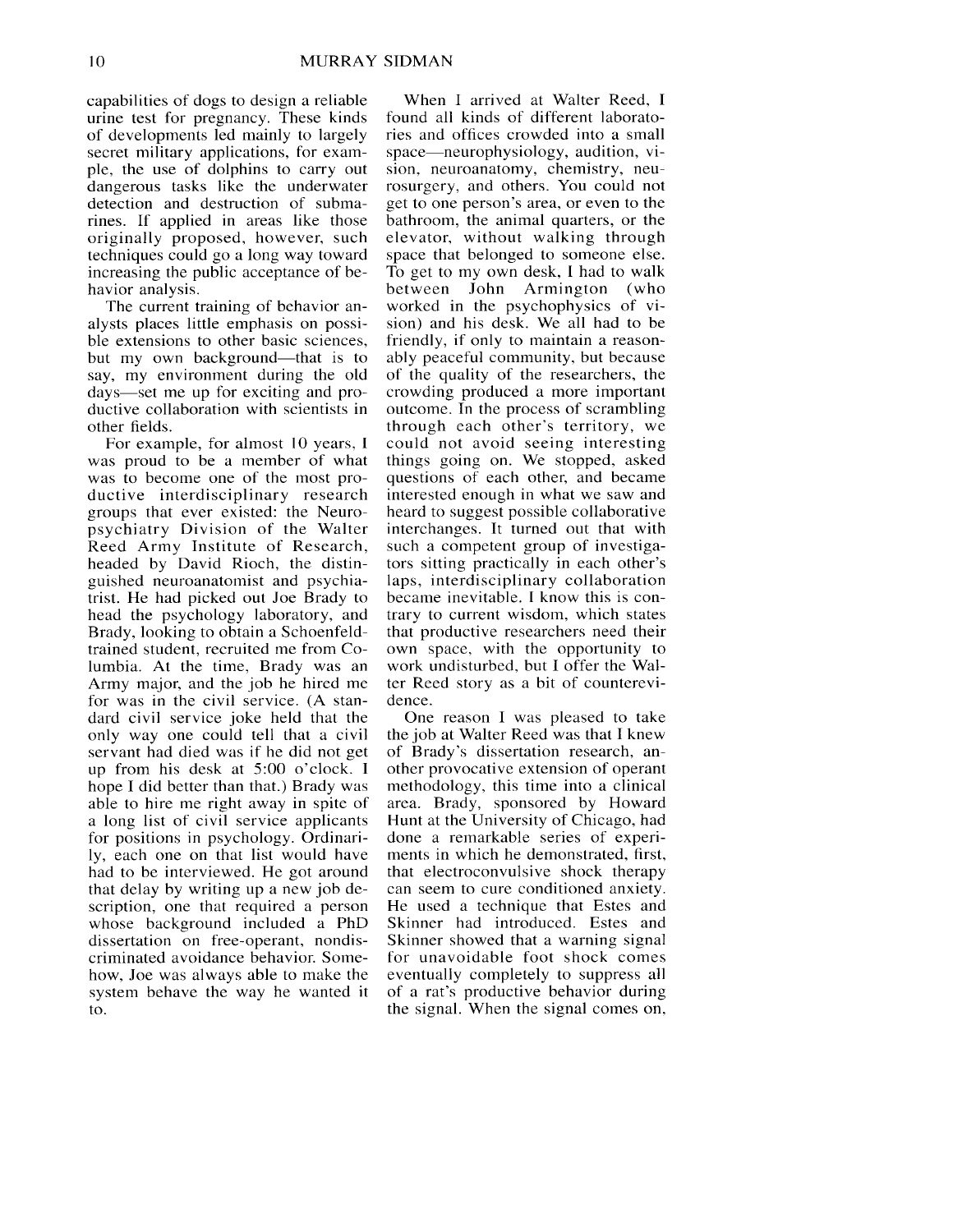the animal stops all positively reinforced work. It freezes in position, defecates. urinates, trembles, shows piloerection, and so on. The signal produces all of the hallmarks of intense, paralyzing, debilitating anxiety. In Brady's experiments, animals that had learned the Estes-Skinner conditioned anxiety response were then given a series of standard electroconvulsive shocks. After the shock therapy, the animals were put back into the operant chamber, but now, in the presence of the warning signal, they no longer showed either the conditioned suppression of productive activity or any of the autonomic responses characteristic of anxiety. Instead, they continued working both between and during the warning signals. Their anxiety seemed to have been cured.

The second thing that Brady showed, however, was that only a few weeks later, the anxiety returned; the "therapy" was not permanent. That, and other findings, emerged from a long series of studies, and I was happy to become involved, although my contribution consisted largely of helping to refine and maintain the experimental apparatus that Brady had originally designed to run up to six animals at the same time—a remarkable advance in experimental technology.

Getting into this kind of "hardnosed" application of behavioral know-how to a problem that was originally generated in the clinic not only whetted my own appetite for such collaboration, but, what is probably more important, did the same for others who worked in that environment either before or after their formal academic training. As a consequence, the Walter Reed behavior lab turned out a number of researchers who not only became known in behavior analysis but were also responsible for major advances in other areas. For example: Irv Geller, who made lasting contributions to the screening of "psychoactive" drugs; Larry Stein, who has done groundbreaking work in behavioral pharmacology and in the application of operant conditioning to the behavior of individual cells; Bill Stebbins, who provided an enduring model for the application of behavioral stimulus control techniques to problems of hearing and auditory physiology; Bill Hodos, whose neuronanatomic atlas of the pigeon brain is a classic; John Boren, whose many accomplishments include major methodological contributions to behavioral pharmacology; Eliot Valenstein, whose criticisms of psychosurgery and of loose theorizing about drugs and mental illness were early entries into the developing field of ethics in science. The list could go on. The point of this recital is that if we were to resume some of the kinds of collaborative research enterprises that used to characterize our field, thereby exposing young basic and clinical investigators to the reinfbrcers that such collaborations make available, we might help behavior analysis break out of its current isolation.

While at Walter Reed, I had the privilege of collaborating with first-class scientists in several fields. Bob Galambos, for example, a foremost researcher in the neuroanatomy and physiology of hearing, provided guidance in matters of scientific procedure and interpretive logic that helped keep us on the straight and narrow in our ventures into unfamiliar kinds of collaboration. More directly, I worked with Brady and others in the exciting early days of the new science of behavioral pharmacology. In addition to some notable findings that emerged from our own work. I can recall the thrill we all felt when we learned of Peter Dews' demonstrations that reinforcement schedules helped to determine the behavioral effects of drugs; the same drug could either increase or decrease a subject's response rate, depending, for example, on whether the behavior was being maintained on a fixed-ratio or a fixed-interval schedule. This was heady stuff. It was also a kind of basic research that broadened the scope of behavior analysis.

In our own group, we also did some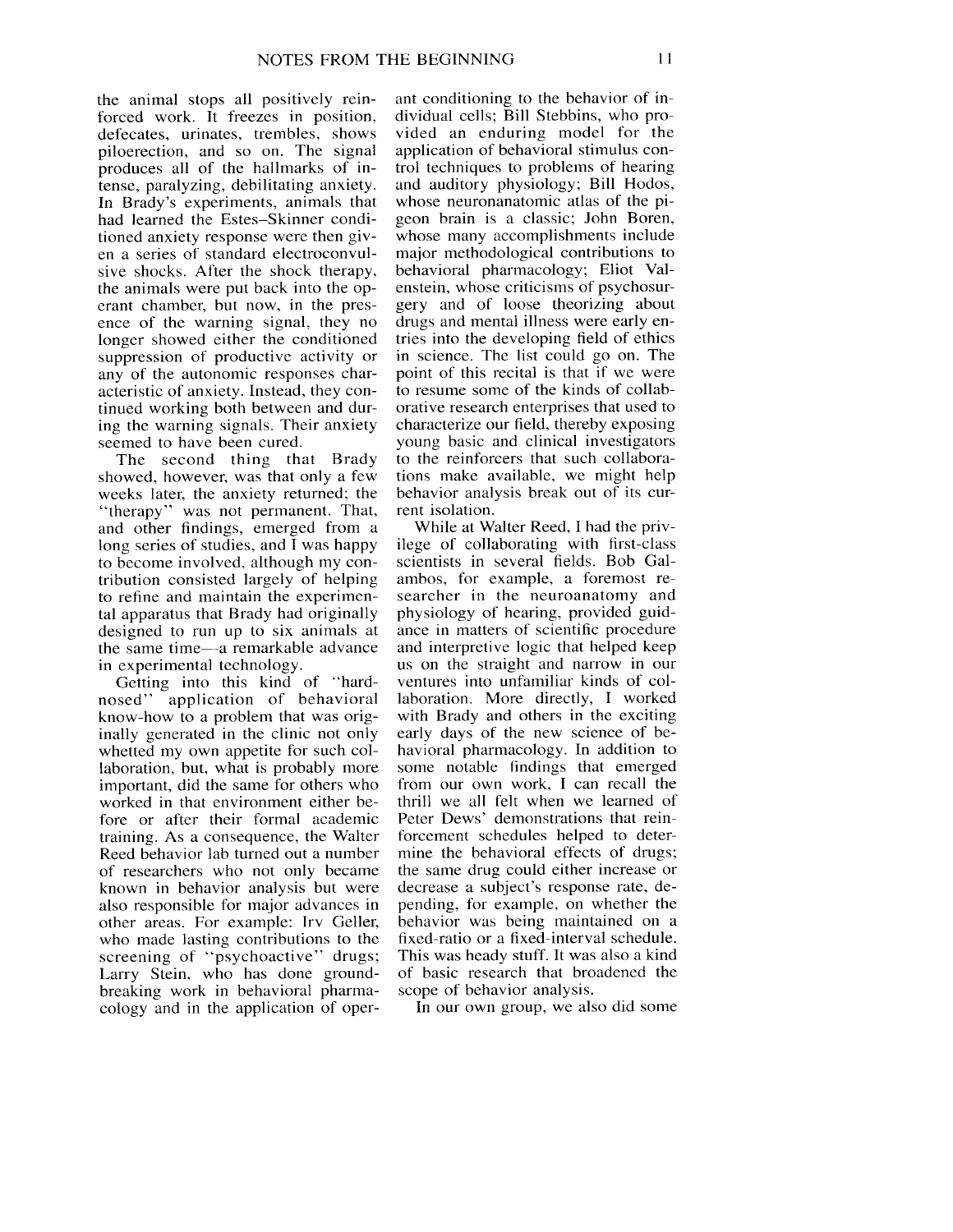of the early follow-ups of Jim Olds' fascinating discovery that stimulation of certain areas of the brain via implanted electrodes would reinforce behavior that produced the stimulationthe phenomenon called intracranial self-stimulation. Again, we showed reinforcement schedules and other behavioral variables to be determiners of the effectiveness and strength of this anatomic and physiologic effect-one more extension from the basic behavior laboratory into another part of the world. We worked with the renowned neuroanatomist Walle Nauta on interactions between brain lesions and schedule-controlled behavior. Collaborating with the endocrinologist John Mason, we not only found interactions between behavior and pituitary-adrenal cortical activity, as evidenced by Mason's exquisitely controlled measurements of plasma l7-hydroxycorticosteroid levels, but we were able to show that the effects could go in both directions, from behavior to steroids, and from steroids to behavior: experimentally demonstrated psychosomatic effects. Much other exciting research during those days maintained connections between behavior analysis and the rest of the world: Brady's research that involved completely controlled 24-hr human environments. derived from Jack Findley's original basic studies with pigeons, Ied to his involvement in the training of both nonhuman and human participants in space flights; Bob Schuster's pioneer work on the self-administration of drugs by nonhuman primates revolutionized the screening of drugs for addictive properties.

These and other successful collaborations demonstrated that the kinds of behavior and behavioral variables we had been looking at, and the kinds of behavioral quantification we engaged in, were not just artificial and meaningless. Their applicability constituted direct evidence of their relevance to a wider universe than our own laboratories.

Our interactions with other basic sci-

ences, however, have slipped. As a result, our students are losing contact with the basic behavioral science in which their applications are rooted and from which future applications are to be derived. I think it has been just as damaging internally that we have lost standing outside, in the general world of science, among biologists of all kinds, neural scientists, geneticists, and so on. Their respect, if we could regain it, would provide a solid starting point for support by society in general. There is a two-way street here: Our basic scientists need to reestablish productive collaborative ventures in other areas. and our applied scientists need to turn more to their basic science for data. principles, and procedures. [f applied behavior analysis fails to respect its own basic science, behavioral practitioners will find that the rest of the world will fail to respect them—applied behavior analysis will lose its status as a desirable career path.

I hope I have not just been echoing the stereotypical old-timers' cry, "Nothing is as good as it used to be." That has not been my intention. Today, of course, we have many successful data-based applications of behavior-analytic science to areas such as mental retardation, autism, education and training, psychotherapy, industrial productivity, safety in the workplace, and so on. These are advances to be proud of. Many things about today are better than they ever were in the old days. We cannot, however, just maintain the status quo. I have stated many times that when we have stopped learning, we have died, even though our hearts and some parts of our nervous system may still be functioning. I think, though, that we might be even better off now if we continued to value some of the ways things used to be, and to follow up some of the early advances that were left uncompleted.

Like individuals, a culture, too, forgets things as it ages. An examination of history can reveal not just mistakes that should now be avoided-sources of negative reinforcement—but can